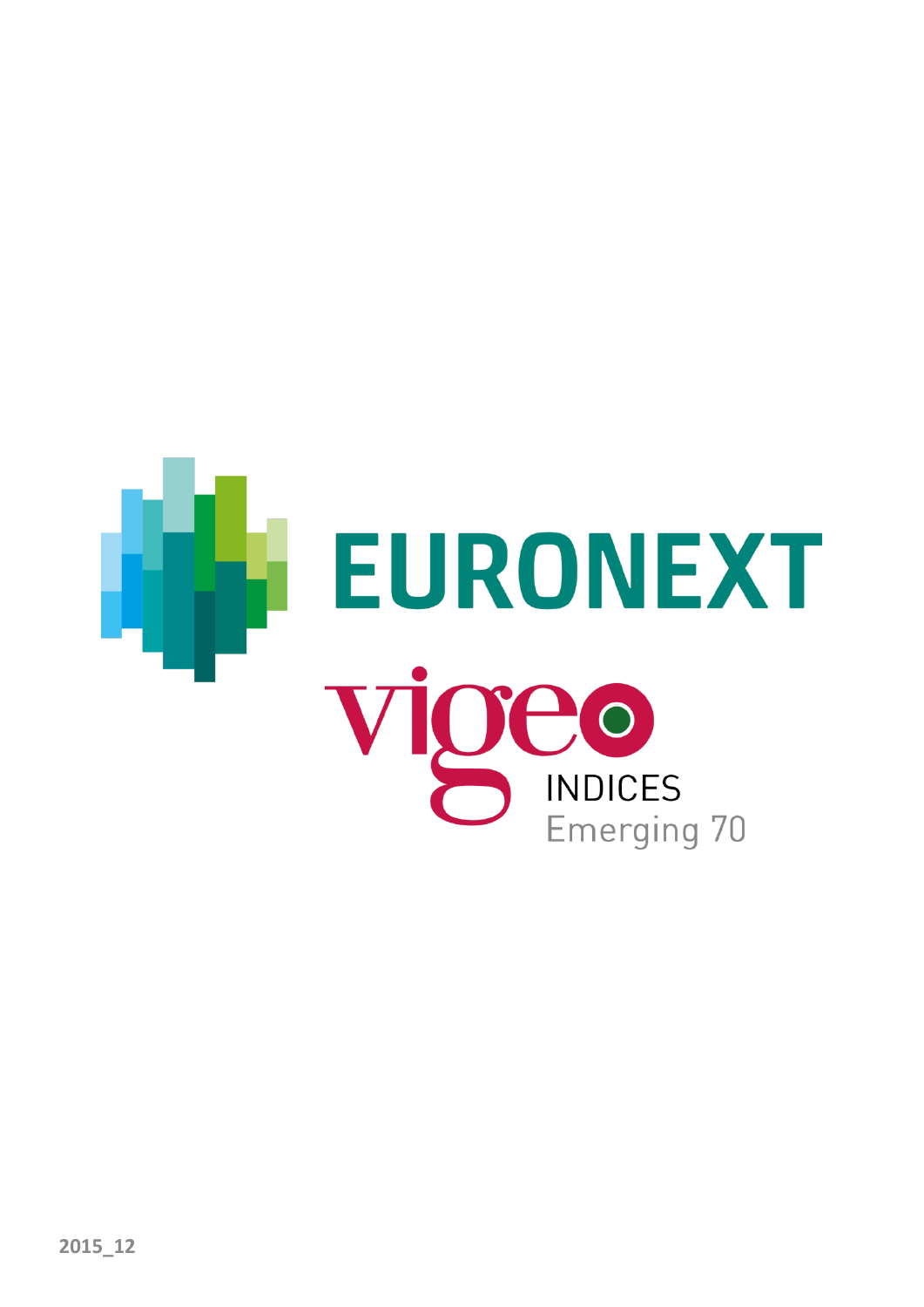

| <b>ISIN</b>         | Company                                       | <b>Sector</b>                                                  | <b>Country</b> |
|---------------------|-----------------------------------------------|----------------------------------------------------------------|----------------|
| CL0000000035        | Aguas Andinas S.A.                            | Waste & Water Utilities                                        | Chile          |
| COG31PA00010        | Almacenes Exito S.A.                          | Supermarkets                                                   | Colombia       |
| TRAAEFES91A9        | Anadolu Efes Biracilik ve Malt<br>Sanayi A.S. | Beverage                                                       | Turkey         |
| TRAARCLK91H5        | Arcelik A.S.                                  | Technology-Hardware                                            | Turkey         |
| ZAE000066692        |                                               | Aspen Pharmacare Holdings Ltd. Pharmaceuticals & Biotechnology | South-Africa   |
| PHY0486V1154        | Ayala Corp                                    | <b>Financial Services - Real Estate</b>                        | Philippines    |
| PHY0488F1004        | Ayala Land Inc.                               | <b>Financial Services - Real Estate</b>                        | Philippines    |
| BRBBASACNOR3        | Banco do Brasil                               | <b>Diversified Banks</b>                                       | <b>Brazil</b>  |
| ZAE000026639        | Barloworld Ltd.                               | <b>Industrial Goods &amp; Services</b>                         | South-Africa   |
| INE910H01017        | Cairn India Ltd.                              | Energy                                                         | India          |
| TW0002882008        | Cathay Financial Holding Co. Ltd.             | Insurance                                                      | Taiwan         |
| MXP225611567        | <b>CEMEX</b>                                  | <b>Building Materials</b>                                      | Mexico         |
| EST01PA00013        | CEMEX LATAM HOLDINGS SA                       | <b>Building Materials</b>                                      | Spain          |
| HK0941009539        | China Mobile Ltd.                             | Telecommunications                                             | Hong Kong      |
| TW0002412004        | Chunghwa Telecom Co. Ltd.                     | Telecommunications                                             | Taiwan         |
| <b>BRCMIGACNPR3</b> | Cia Energetica de Minas Gerais                | <b>Electric &amp; Gas Utilities</b>                            | <b>Brazil</b>  |
| <b>BRCIELACNOR3</b> | Cielo S/A                                     | Financial Services - General                                   | <b>Brazil</b>  |
| MXP2861W1067        | Coca-Cola Femsa S.A.B. de C.V.                | Beverage                                                       | Mexico         |
| TRECOLA00011        | Coca-Cola Icecek Sanayi A.S.                  | Beverage                                                       | Turkey         |
| CLCORX290014        | CorpBanca S.A.                                | <b>Retail &amp; Specialised Banks</b>                          | Chile          |
| INE016A01026        | Dabur India Ltd.                              | Luxury Goods & Cosmetics                                       | India          |
| INE089A01023        | Dr. Reddy's Laboratories Ltd.                 | Pharmaceuticals & Biotechnology                                | India          |
| COC04PA00016        | Ecopetrol S.A.                                | Energy                                                         | Colombia       |
| ZAE000084992        | Exxaro Resources Ltd.                         | Mining & Metals                                                | South-Africa   |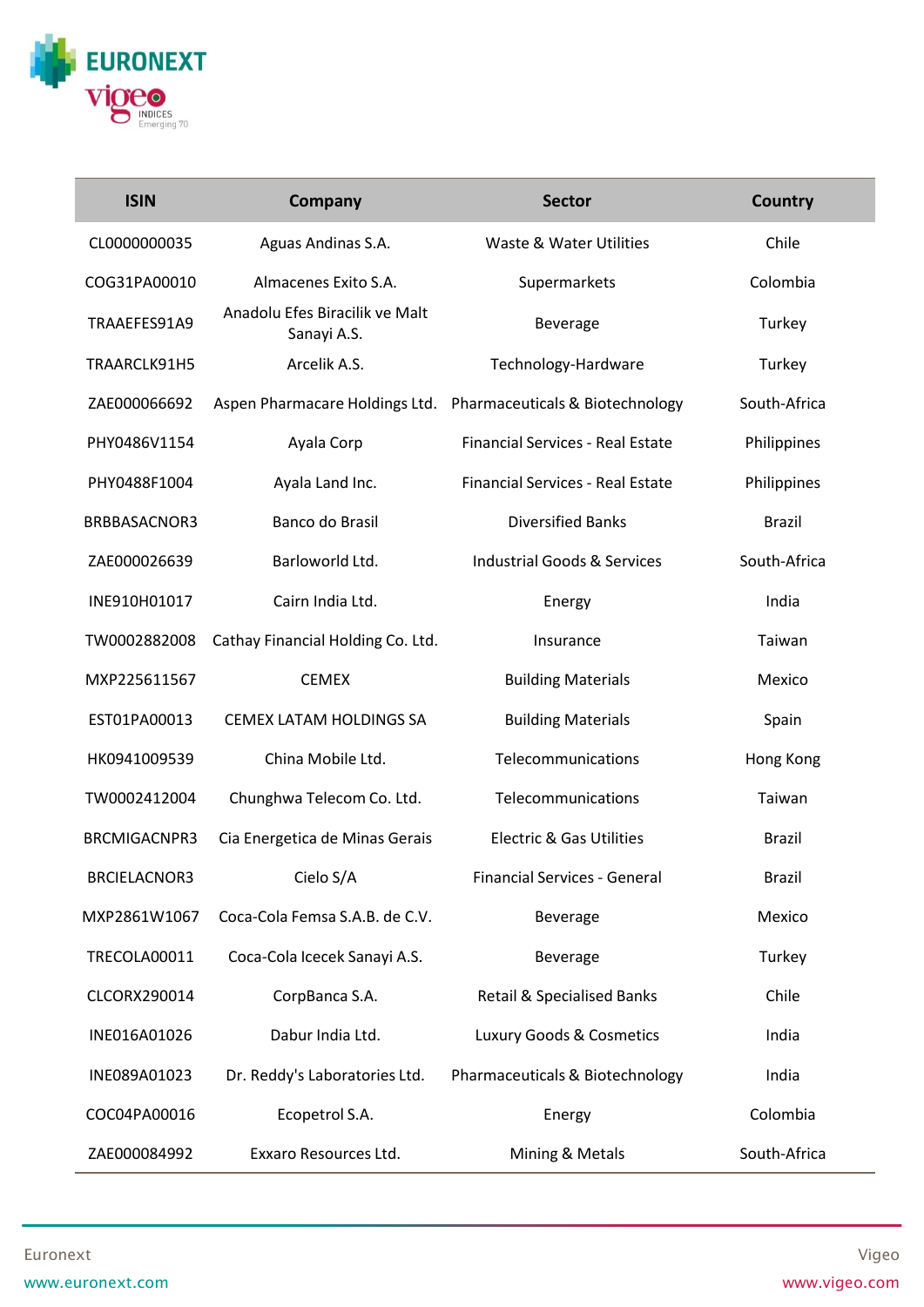

I

| <b>ISIN</b>         | <b>Company</b>                         | <b>Sector</b>                         | <b>Country</b> |
|---------------------|----------------------------------------|---------------------------------------|----------------|
| MXP320321310        | Fomento Economico Mexicano             | Beverage                              | Mexico         |
| GB00B2QPKJ12        | <b>FRESNILLO</b>                       | Mining & Metals                       | United Kingdom |
| ZAE000018123        | Gold Fields Ltd.                       | Mining & Metals                       | South-Africa   |
| INE038A01020        | Hindalco Industries Ltd.               | Mining & Metals                       | India          |
| ZAE000083648        | Impala Platinum Holdings Ltd           | Mining & Metals                       | South-Africa   |
| INE009A01021        | Infosys Ltd.                           | Software & IT Services                | India          |
| COT09PA00035        | <b>Inversiones Argos</b>               | <b>Building Materials</b>             | Colombia       |
| BRITUBACNPR1        | Itau Unibanco Holding SA               | <b>Diversified Banks</b>              | <b>Brazil</b>  |
| INE154A01025        | ITC Ltd.                               | Tobacco                               | India          |
| INE019A01020        | JSW Steel Ltd.                         | Mining & Metals                       | India          |
| PLKGHM000017        | KGHM Polska Miedz S.A.                 | Mining & Metals                       | Poland         |
| CL0000000423        | <b>LATAM Airlines Group SA</b>         | Travel & Tourism                      | Chile          |
| HK0992009065        | Lenovo Group Ltd.                      | Technology-Hardware                   | Hong Kong      |
| KR7066570003        | LG Electronics Inc.                    | Technology-Hardware                   | South Korea    |
| ZAE000145892        | Life Healthcare Group Holdings<br>Ltd. | Health Care Equipment &<br>Services   | South-Africa   |
| MYL5014OO005        | Malaysia Airports Holdings Bhd         | <b>Transport &amp; Logistics</b>      | Malaysia       |
| ZAE000074142        | MEDICLINIC INTERNATIONAL LTD           | Health Care Equipment &<br>Services   | South-Africa   |
| HU0000068952        | MOL Hungarian Oil and Gas Plc          | <b>Energy Emerging Market</b>         | Hungary        |
| BRNATUACNOR6        | Natura Cosmeticos S.A.                 | Luxury Goods & Cosmetics              | <b>Brazil</b>  |
| ZAE000004875        | Nedbank Group Ltd.                     | <b>Retail &amp; Specialised Banks</b> | South-Africa   |
| INE239A01016        | <b>NESTLE INDIA</b>                    | Food                                  | India          |
| <b>BROIBRACNPR8</b> | Oi S.A.                                | Telecommunications                    | <b>Brazil</b>  |
| GRS260333000        | <b>OTE</b>                             | Telecommunications                    | Greece         |
| TW0004938006        | Pegatron Corp.                         | Technology-Hardware                   | Taiwan         |